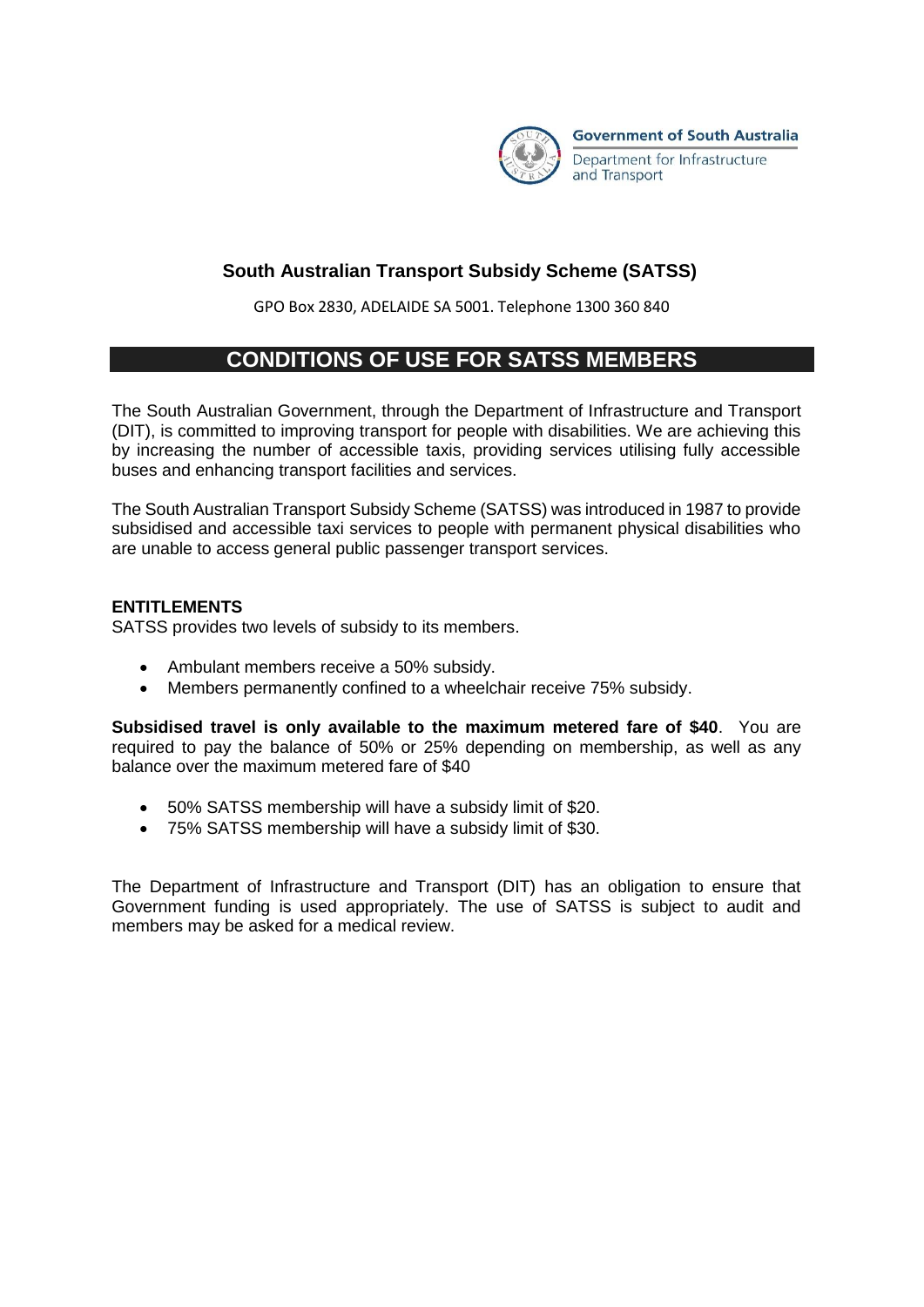#### **CONDITIONS OF USE**

As you would appreciate with any Government subsidy scheme, there are a number of conditions that apply to the Scheme to ensure the purpose of the scheme is being met.

The "Conditions of Use for SATSS members" are pursuant to Regulation 150A(1) of the Passenger Transport Regulations 2009 under the Passenger Transport Act 1994. **It is important that you are aware of YOUR obligations as a member of the scheme.** 

**Penalties apply for the misuse of SATSS vouchers and the failure to comply with the "Conditions of Use for SATSS members".** 

**Misuse may also result in limitations on use, suspension or cancellation of your membership.** 

**The following are "Conditions of Use for SATSS Members" pursuant to Regulation 150A(1)of the Passenger Transport Regulations 2009.** 

**It is an offence for a member or other person to breach any of the conditions as listed below.**

**Maximum Court Imposed Penalty: \$1250 Expiation: \$160**

# **CONDITIONS OF USE FOR SATSS MEMBERS**

- Permanent residents of South Australia who have severe and permanent disabilities which limit their capacity to use public transport, can apply for transport assistance, by way of membership to SATSS.
- Eligibility for membership of SATSS is determined after an assessment of the applicant's permanent disability and the way this affects their ability to use public transport, namely public transport service by bus, train or tram. As such, functional assessment, not diagnosis or type of condition, is the basis for eligibility.
- A temporary SATSS membership is available to those who may be undergoing rehabilitation or whose condition may improve through surgery and is subject to review (e.g. as a result of an accident or stroke).
- A member is not eligible for more than one book of SATSS vouchers or 80 trips in less than six (6) months.
- SATSS vouchers are not transferrable and can only be used by the member named on the voucher.
- A member must not provide a SATSS voucher or SATSS Member ID Card to another person for their use or for any other personal advantage.
- A person who is not a member of SATSS or any other approved subsidy scheme must not use a SATSS voucher or SATSS Member ID Card as part payment of a fare or other personal advantage.
- A member must not endorse or enter incorrect information on the SATSS voucher or application.
- A member must not act in a dishonest or dishonourable manner in the use of SATSS vouchers or when using their SATSS Member ID Card.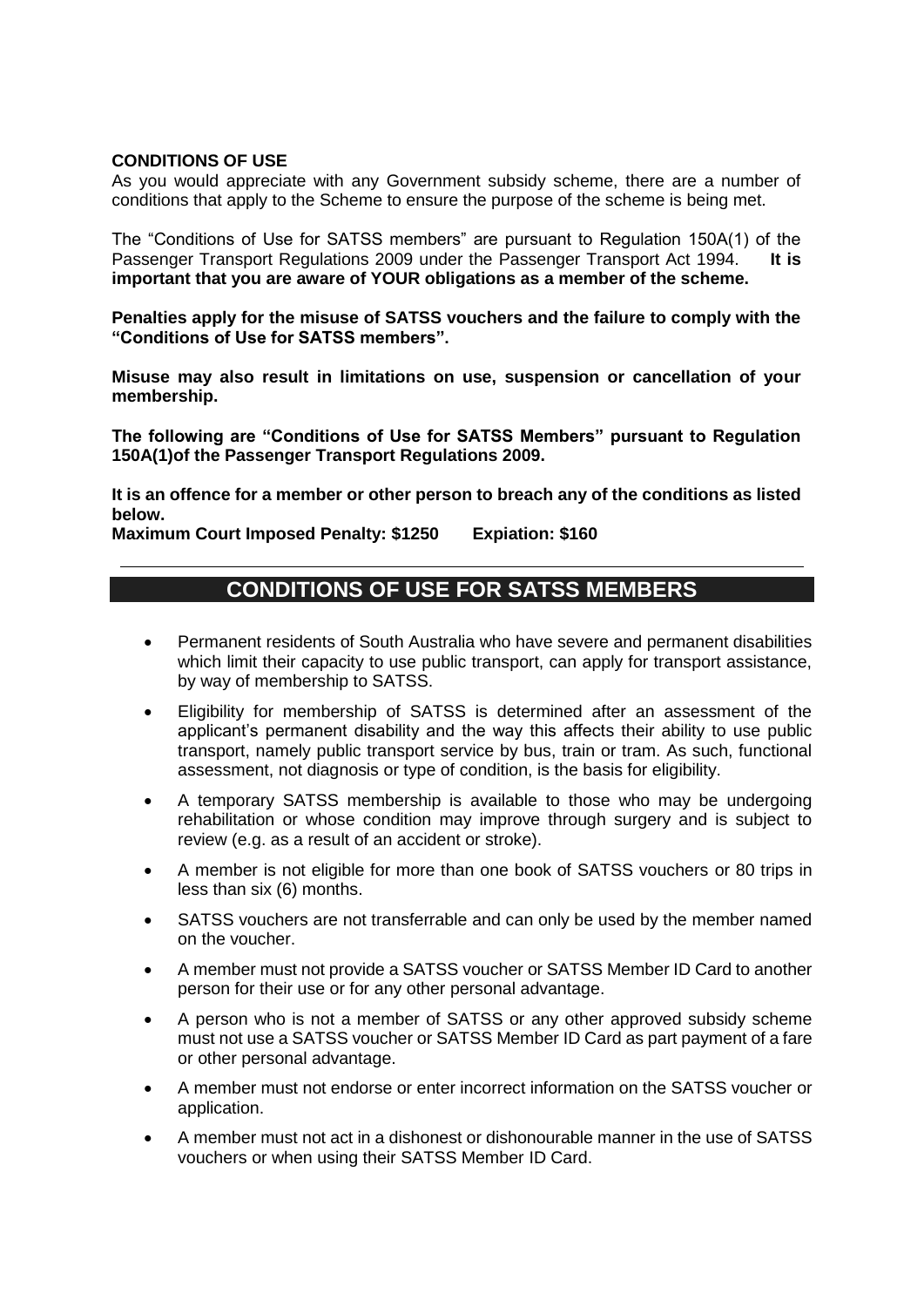- If the SATSS Manager or an Authorised Officer is satisfied that a member has breached any of the Conditions of Use, limitations may be placed upon the member's use of SATSS vouchers or SATSS Member ID card, or their membership of SATSS may be suspended or cancelled.
- The member must be a passenger in the taxi or certain car hire service for the entire journey. The journey is deemed to have ended when the SATSS Member ID Card is scanned and/or the member leaves the taxi or certain car hire service.
- Only one (1) SATSS voucher or one (1) trip can be used for each journey within the Metropolitan Area, i.e. one SATSS voucher or trip to the destination and another SATSS voucher or trip for the return journey.
- Only a regional SATSS member is able to use multiple SATSS vouchers or trips (up to a maximum of three (3) per journey) for journeys outside of the Metropolitan Area, where the journey starts or ends outside this boundary.
- A member must pay their calculated portion of the fare by cash, card or other approved payment method.
- A member must not give a driver an IOU or extra vouchers in lieu of payment.
- When using a SATSS Voucher, a SATSS Photographic Identification card must be carried at all times when travelling in a taxi or certain car hire service and must be presented when requested by the driver. A member will not be able to use a SATSS voucher if they cannot produce their SATSS Photographic Identification Card when requested.
- If a SATSS Member has been issued a SATSS Member ID card, this must be carried at all times when travelling in a taxi or certain hire car service and must be presented for scanning at the start and end of a journey. A SATSS member will not be able to receive a subsidised taxi fare if they cannot produce their SATSS Member ID card for scanning.
- The SATSS Member Identification Card can only be used by the member named and pictured on the SATSS Member Identification Card.
- A member must complete the information on the SATSS voucher related to the trip unless they have a reasonable explanation for not doing so (e.g. due to disability). Information must include the date of the trip, the state of travel (eg SA), the suburbs (from and to), and the start and finish time of the trip, prior to handing the voucher to the driver as payment for the journey. Once the driver has inserted the booking details, including their taxi and driver ID numbers and fare details, the member must verify these details and then sign the SATSS voucher (unless the SATSS voucher specifies otherwise). If any changes are made to the SATSS voucher details, they must be initialled by the member or the person making the changes.
- When calculating the legal fare and therefore the portion payable by the member and the portion subsidised by SATSS by means of a SATSS voucher or scanning a SATSS Member ID Card, the following must not be considered as part of the subsidy:
	- $\circ$  Adding the point to point transport service transaction Levy (\$1 Levy) to the total metered fare amount. Please note: \$1 Levy is already included on the meter and is fully subsidised by DIT.
	- o Waiting time which is initiated by the member beyond five minutes.
	- o Any discount on the fare given by the driver.
	- o Any tip given to the driver by the passenger.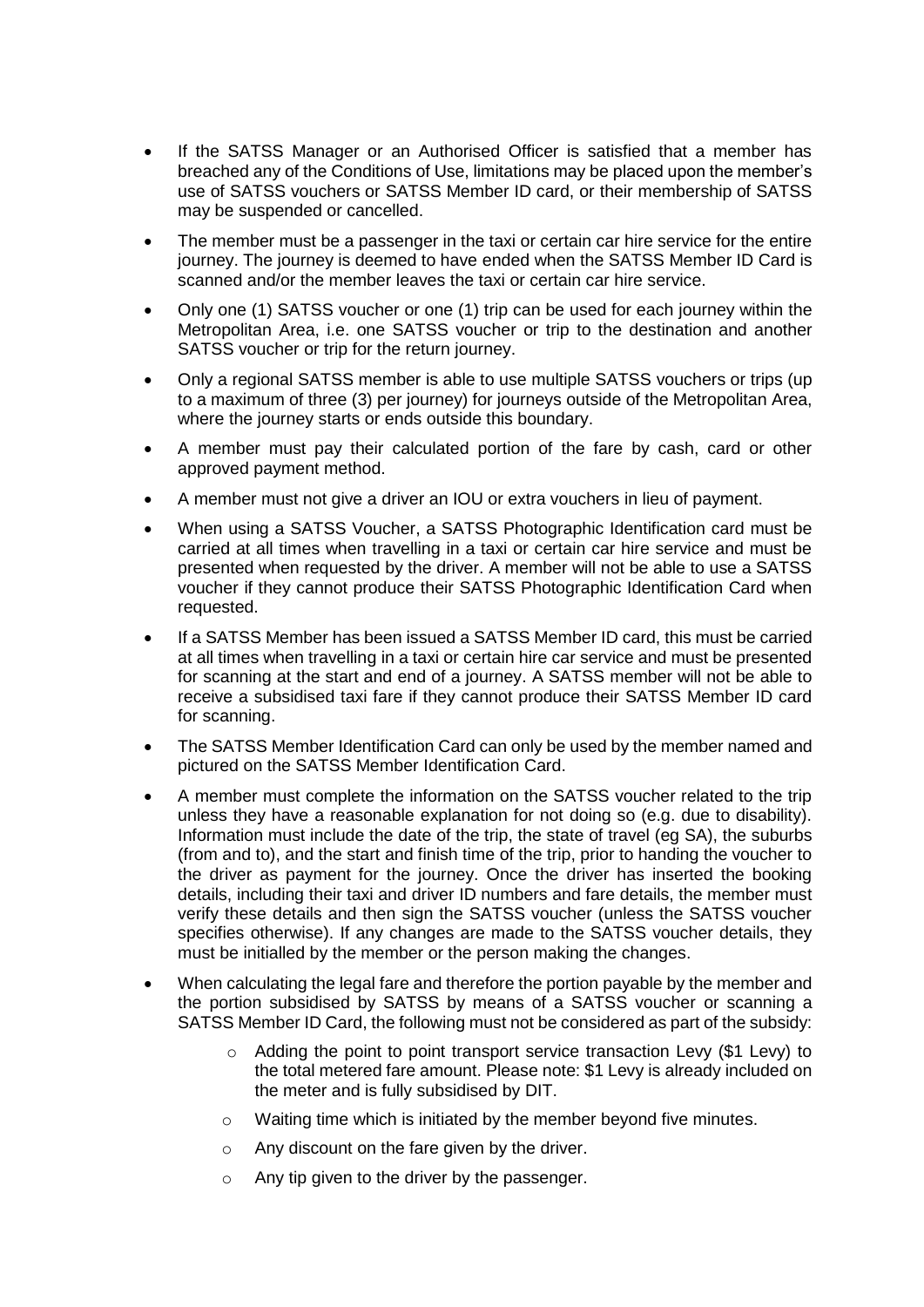- $\circ$  Please Note: The \$3 Adelaide Airport charge forms part of the legal fare and can be included as part of the legal fare for payment by SATSS vouchers.
- Multiple-Hire arrangements can only be used for ad-hoc journeys and must comply with Regulation 71 and Clause 4 of Schedule 3 of the Regulations.
- A set or negotiated fare (that differs from the approved fare) cannot be used as the fare on the SATSS voucher or on the SATSS application unless approval has been given by the SATSS Manager or an officer authorised by the SATSS Manager.
- Tariff 3 and Tariff 4 (which apply to five (5) or more passengers in a taxi) must not be applied for any trip using a SATSS voucher or trip. This means that SATSS vouchers or trips can only be used if there are less than five (5) passengers in the taxi.
- A member must provide an updated application for review of membership, including level of subsidy, when requested by the SATSS Manager or an Authorised Officer.
- If a membership is cancelled for any reason or subsidy level reduced following a review, a member must return any unused SATSS vouchers to the SATSS Manager at (G.P.O. Box 2830, Adelaide, S.A. 5001) within 14 days and must not use any further SATSS vouchers.
- A member must advise the SATSS Manager of a potential conflict of interest with a taxi driver who is transporting them. A potential conflict is described as where the member has a relationship with the driver outside of the request for travel (e.g. family member or friend).
- Should a SATSS book, SATSS vouchers, SATSS Photographic Identification Card or SATSS Member ID Card be lost or stolen, members must immediately report the loss or theft to SATSS Customer Services on 1300 360 840.
- If a SATSS book, SATSS vouchers or SATSS Member ID Card that has been reported as lost or stolen are found, the member must immediately notify SATSS Customer Services on 1300 360 840 and not use the SATSS vouchers or SATSS Member ID Card as they will have been cancelled.
- A member must advise SATSS Customer Services within 28 days on 1300 360 840 of any change to personal details and address, including a change in their medical practitioner or health professional.
- A member must advise SATSS Customer Services within 28 days on 1300 360 840 if they permanently relocate to another State or Territory. Membership of SATSS will be cancelled and the member should apply for membership of a similar scheme to SATSS in that jurisdiction.